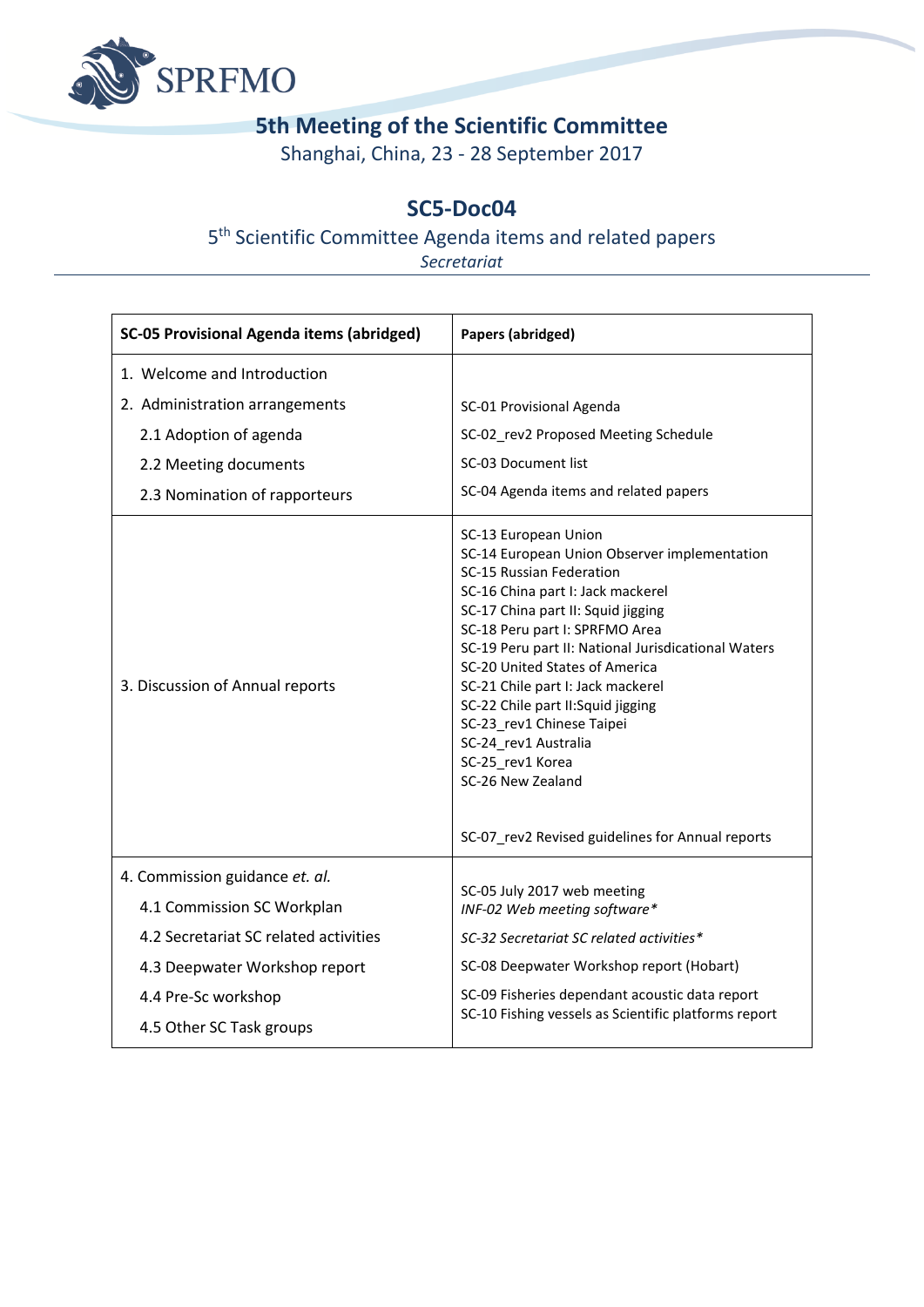| 5. Jack mackerel Working Group<br>5.1 Inter-Sessional assessment/research<br>5.2 Inter-Sessional progress on the stock<br>structure research programme<br>5.3 Jack mackerel Stock assessments<br>5.4 Other Jack mackerel topics | JM-01 CJM catch history and predicted 2017 catches<br>JM-02 CJM age validation<br>JM-03 Life history stages for CJM in the Northern<br>Humboldt Current System<br>INF-04 Age of CJM using daily growth rings*                                                                                                                            |
|---------------------------------------------------------------------------------------------------------------------------------------------------------------------------------------------------------------------------------|------------------------------------------------------------------------------------------------------------------------------------------------------------------------------------------------------------------------------------------------------------------------------------------------------------------------------------------|
| 6. Deepwater Working Group                                                                                                                                                                                                      |                                                                                                                                                                                                                                                                                                                                          |
| 6.1 Applications to fish outside the<br>footprint or above reference catch levels                                                                                                                                               | DW-01 Exploratory potting fishery proposal<br>DW-02 NZs exploratory toothfish fishery                                                                                                                                                                                                                                                    |
| 6.2 Inter-Sessional assessment/research                                                                                                                                                                                         | DW-09 Deepwater chondrichthyans<br>DW-10 ERA for Deepwater chondrichthyans<br>DW-11 Low information stock assessment of ORY<br>DW-12 Delay-difference model for ORY<br>DW-13 Data limited approach for ORY<br>DW-14 Catch history based stock assessment for ORY<br>INF-03 CPUE based stock assessment for 1 ORY stock*                  |
| 6.3 SPRFMO deepwater stock assessments                                                                                                                                                                                          | DW-04 Draft stock assessment framework<br>DW-15_rev1 Potential SC advice for ORY stocks<br>INF05-11 Various papers on Deepwater snappers*                                                                                                                                                                                                |
| 6.4 VME taxa distribution and spatial<br>management approaches                                                                                                                                                                  | DW-05 NZ Stakeholder workshops report<br>DW-06 SPRFMO fishery footprint estimation<br>DW-08 Utility of move-on rules                                                                                                                                                                                                                     |
| 6.5 Revised Bottom Fishing CMM                                                                                                                                                                                                  | DW-03 Proposals for a revised Bottom fisheries CMM                                                                                                                                                                                                                                                                                       |
| 6.6 Other Deepwater topics                                                                                                                                                                                                      | DW-07 Review of the current BFIAS                                                                                                                                                                                                                                                                                                        |
| 7. Squid Assessment<br>7.1 Inter-Sessional assessment/research                                                                                                                                                                  | SQ-01 Squid information held by the Secretariat<br>SQ-03 Spatial differences in GIS elemental signatures<br>SQ-04 Morphological variation and Stock classification<br>using Statolith shape<br>SQ-05 Sexual niche partitioning of GIS<br>SQ-06 Impacts of climate variability on GIS habitat<br>SQ-09 Observer report on the GIS fishery |
| 7.2 SPRFMO Assessment approaches                                                                                                                                                                                                | SQ-02 Stock assessment for GIS<br>SQ-07_rev1 Distribution, size, stock structure and GIS<br>assessment<br>SQ-08 Research program proposals and data sharing                                                                                                                                                                              |
| 8. Ecosystem approach to Fisheries Man.<br>8.1 Seabird monitoring                                                                                                                                                               | SC-28 Antipodean wandering albatross<br>SC-29 Seabird interactions with squid jig fisheries<br>SC-30 Risk of southern hemisphere fisheries to ACAP<br>species                                                                                                                                                                            |
| 8.2 Proposal to create a Task Team                                                                                                                                                                                              | SC-11 Task group on Ecosystem and Habitat<br>monitoring proposal                                                                                                                                                                                                                                                                         |
| 8.3 Other Ecosystem considerations                                                                                                                                                                                              | INF-01 Southern Hemisphere porbeagle assessment<br>SC-31 Summary of current SPRFMO bycatch records*                                                                                                                                                                                                                                      |